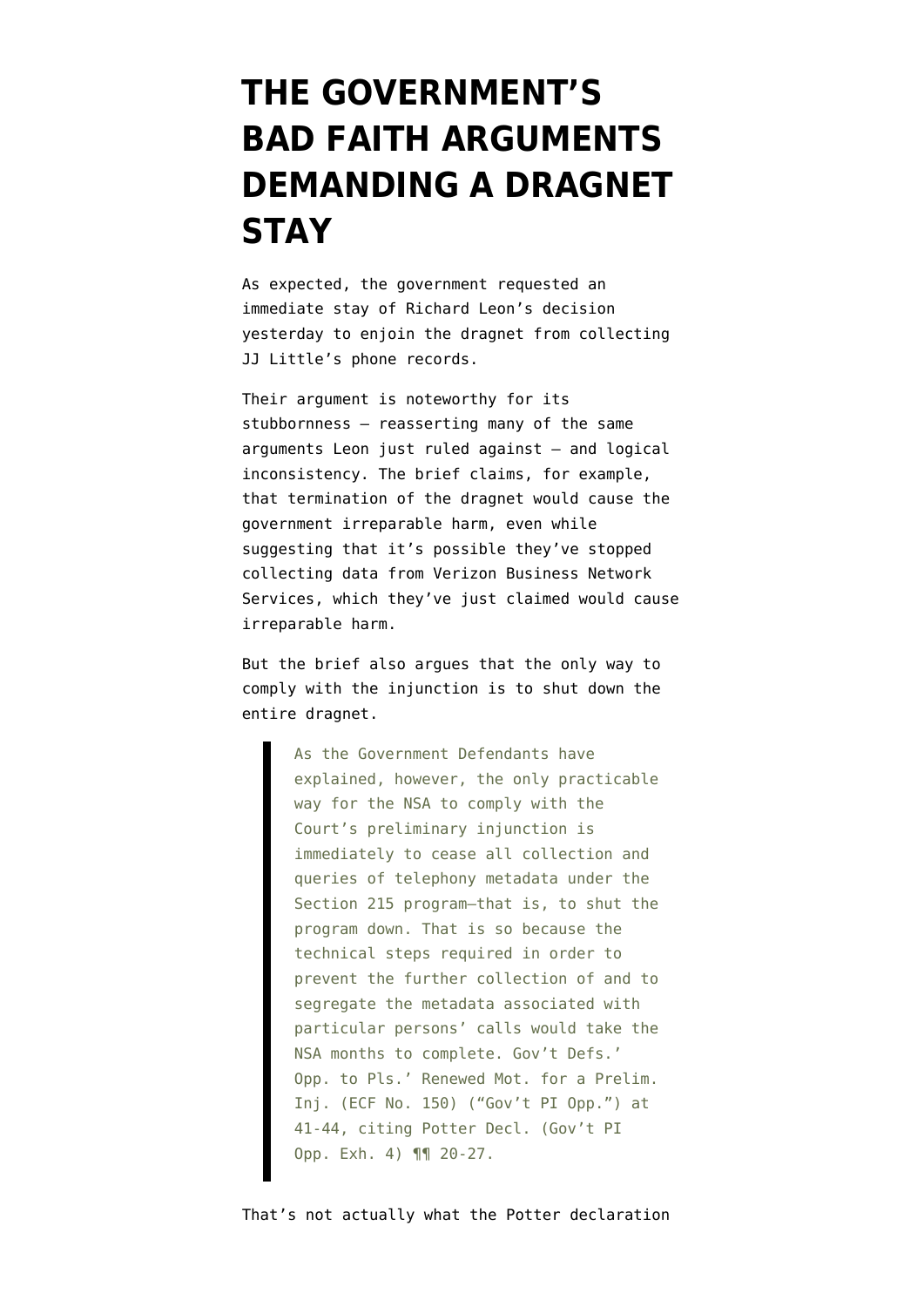the discussion cites to says. Potter says there is a way to make Little's records inaccessible though it claims implausibly that it would take two weeks to accomplish.

> With respect to a requirement that the NSA cease analytic access to any records about plaintiffs' calls that may already have been collected under the Program, NSA has developed a process that can be used to prevent analytic access to metadata containing specified identifiers. This capability prevents the use of particular identifiers to conduct queries, and prevents analysts from accessing records containing those identifiers even if responsive to queries using different identifiers. NSA technical personnel estimate that eliminating analytic access to metadata associated with plaintiffs' calls could be completed within approximately 2 weeks after receipt of the plaintiffs' telephone numbers and the time-frames during which they were used.

This is the defeat list process I've discussed repeatedly, by which high volume numbers (like Verizon's voice mail number and pizza joints) and other sensitive numbers (likely including Congress' official numbers as well as informants) are made inaccessible to querying.

Consider me skeptical that it really takes 2 weeks to put something on a defeat list, as not doing so makes queries unusable. If it took 2 weeks, then the dragnet would frequently return crap for 2 weeks as techs tried to stay ahead of the defeat list numbers.

There's one more thing that yesterday's brief and the underlying declaration make clear though: The government is collecting records off telecom backbones, not off any billing system (contrary to what some reports still claim).

That's true because the only way that the